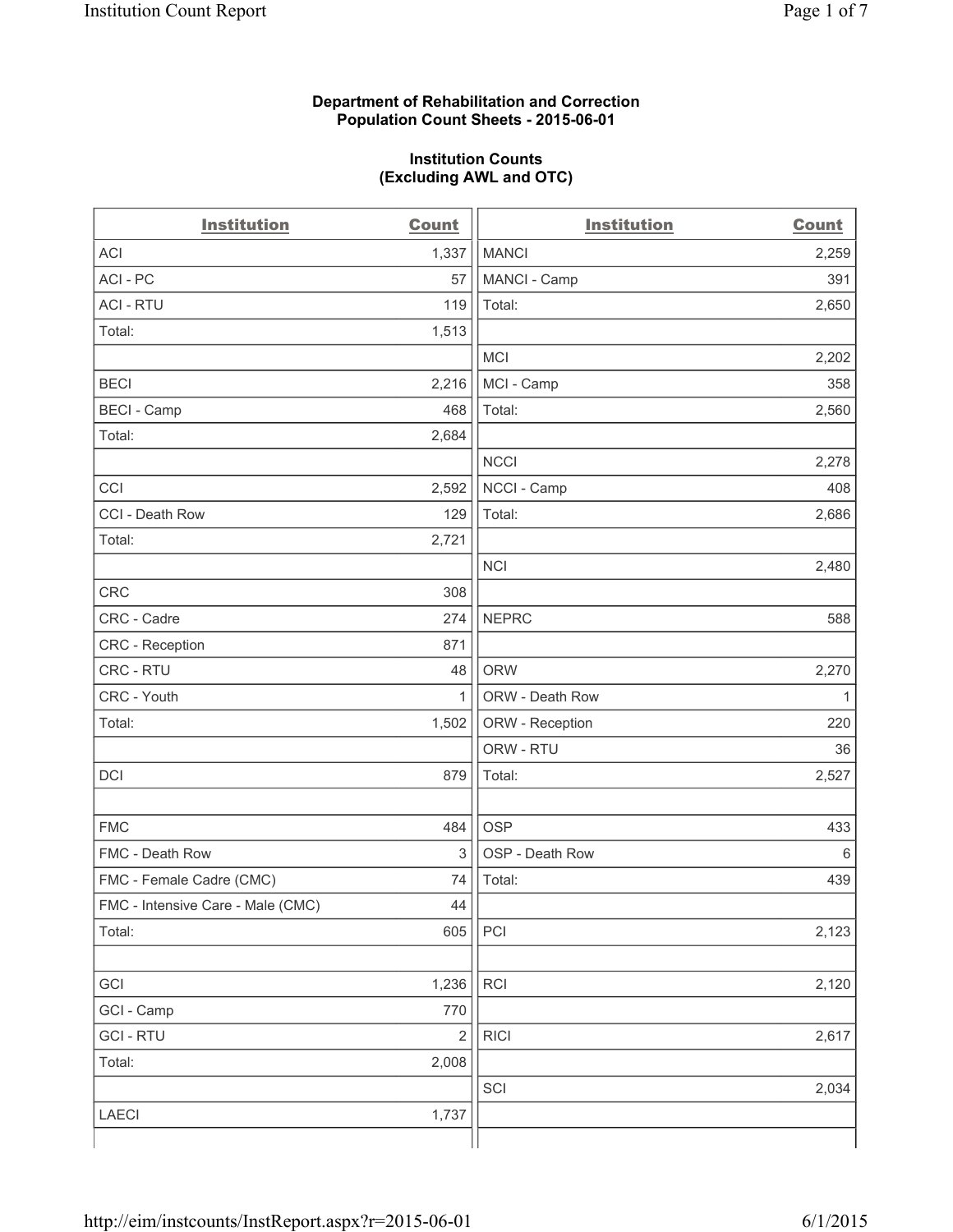|                          |       | <b>SOCF</b>    | 1,204                                     |
|--------------------------|-------|----------------|-------------------------------------------|
| <b>LECI</b>              | 2,276 | SOCF - RTU     | 53                                        |
| LECI - Camp              | 174   | Total:         | 1,257                                     |
| Total:                   | 2,450 |                |                                           |
|                          |       | <b>TCI</b>     | 1,075                                     |
| LOCI                     | 2,289 | TCI - Camp     | 420                                       |
|                          |       | Total:         | 1,495                                     |
| <b>LORCI</b>             | 199   |                |                                           |
| LORCI - Cadre            | 143   | <b>TOCI</b>    | 991                                       |
| <b>LORCI - Reception</b> | 1,067 | TOCI - PC      | 114                                       |
| Total:                   | 1,409 | Total:         | 1,105                                     |
|                          |       |                |                                           |
| <b>MACI</b>              | 1,088 | <b>WCI</b>     | 1,279                                     |
| MACI - Minimum           | 1,473 | <b>WCI-RTU</b> | 90                                        |
| Total:                   | 2,561 | Total:         | 1,369                                     |
|                          |       |                |                                           |
|                          |       |                | <b>50 408</b><br><b>Total Donulation:</b> |

**Total Population: 50,408**

\* The Total Population includes 32 Offenders with Reason Codes 30 & 31. \*\* The Total Population includes 33 Offenders with Reason Code 0A.

# **Male Population by Security Level (Include AWL and Exclude OTC)**

| <b>Security Level</b>  |                   | <b>Body</b> | <b>AWL</b> | $(-OTC)$ | <b>Total</b> |
|------------------------|-------------------|-------------|------------|----------|--------------|
| Total Level 5          |                   | 136         | 0          | 0        | 136          |
| Total Level 4          |                   | 1,759       | 24         | 23       | 1,760        |
| Total Level 3          |                   | 11,633      | 150        | 110      | 11,673       |
| Total Level 2          |                   | 17,234      | 266        | 178      | 17,322       |
| Total Level 1          |                   | 15,343      | 173        | 91       | 15,425       |
| <b>Total Death Row</b> |                   | 139         |            |          | 139          |
|                        | <b>Total Male</b> | 46,244      | 614        | 403      | 46,455       |

## **Female Population by Institution (Include AWL and Exclude OTC)**

|                          | .           |            |          |              |  |
|--------------------------|-------------|------------|----------|--------------|--|
| <b>Institution</b>       | <b>Body</b> | <b>AWL</b> | $(-OTC)$ | <b>Total</b> |  |
| DCI                      | 879         | 9          | 4        | 884          |  |
| <b>FMC</b>               | 23          | 2          |          | 24           |  |
| FMC - Female Cadre (CMC) | 74          | 0          | 0        | 74           |  |
| <b>NEPRC</b>             | 588         | 24         | 9        | 603          |  |
| <b>ORW</b>               | 2,270       | 57         | 21       | 2,306        |  |
| <b>ORW - Death Row</b>   |             | U          | 0        |              |  |
| ORW - Reception          | 220         |            | 0        | 220          |  |
|                          |             |            |          |              |  |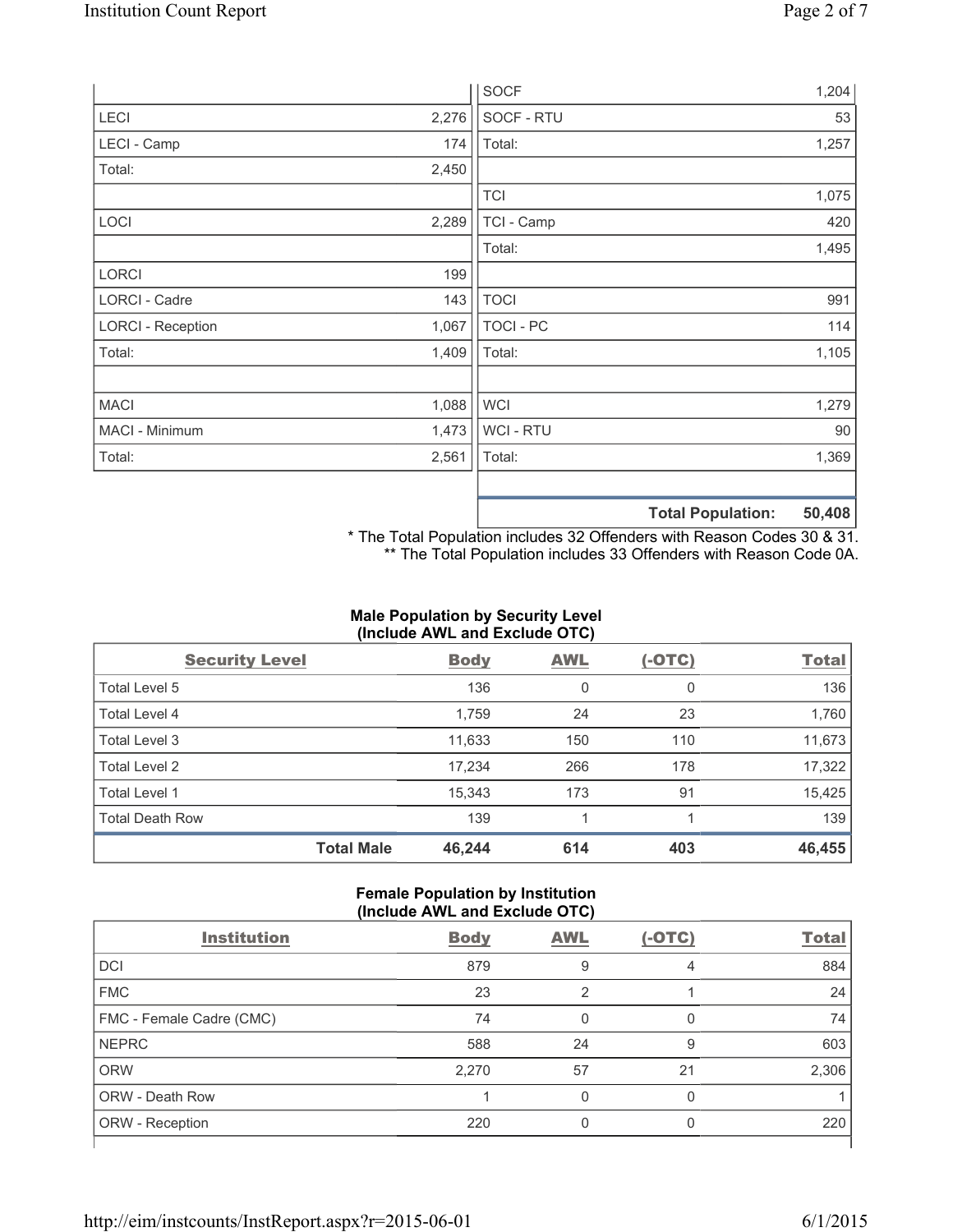| <b>ORW - RTU</b> |                          | 36     |     |     | 36     |
|------------------|--------------------------|--------|-----|-----|--------|
|                  | <b>Total Female</b>      | 4.091  | 92  | 35  | 4,148  |
|                  |                          |        |     |     |        |
|                  | <b>Total Population:</b> | 50,335 | 706 | 438 | 50,603 |

# **Male Population by Institution: Security Level 5 (Include AWL and Exclude OTC)**

|             | <b>Institution</b>   | <b>Body</b> | <b>AWL</b> | $(-OTC)$ | Total |
|-------------|----------------------|-------------|------------|----------|-------|
| CRC         |                      |             |            |          |       |
| <b>OSP</b>  |                      | 134         |            |          | 134   |
| <b>SOCF</b> |                      |             |            |          |       |
|             | <b>Total Level 5</b> | 136         |            |          | 136   |

# **Male Population by Institution: Security Level 4 (Include AWL and Exclude OTC)**

| <b>Institution</b> |                      | <b>Body</b>      | <b>AWL</b>          | $(-OTC)$            | <b>Total</b>     |
|--------------------|----------------------|------------------|---------------------|---------------------|------------------|
| CRC                |                      | $\boldsymbol{9}$ | $\mathbf 0$         | $\mathsf{O}\xspace$ | $\boldsymbol{9}$ |
| <b>LAECI</b>       |                      | 1                | $\mathbf 0$         | $\mathsf{O}\xspace$ | 1                |
| LECI               |                      | $\,6\,$          | $\mathbf 0$         | $\mathsf{O}\xspace$ | $\,6\,$          |
| LOCI               |                      | 1                | $\mathbf 0$         | $\mathsf{O}\xspace$ | $\mathbf{1}$     |
| LORCI              |                      | $\boldsymbol{9}$ | $\mathbf 0$         | $\mathsf{O}\xspace$ | $\boldsymbol{9}$ |
| LORCI - Cadre      |                      | 1                | $\mathbf 0$         | $\mathsf{O}\xspace$ | 1                |
| LORCI - Reception  |                      | $\sqrt{5}$       | $\mathbf 0$         | $\mathsf{O}\xspace$ | $\sqrt{5}$       |
| <b>MACI</b>        |                      | $\mathbf 0$      | $\mathbf{1}$        | $\mathsf 0$         | 1                |
| <b>MANCI</b>       |                      | $\overline{2}$   | $\mathbf 0$         | $\mathsf{O}\xspace$ | $\sqrt{2}$       |
| NCI                |                      | $\overline{4}$   | $\mathbf 0$         | $\mathsf{O}\xspace$ | $\overline{4}$   |
| <b>OSP</b>         |                      | 290              | $6\,$               | 6                   | 290              |
| <b>RCI</b>         |                      | 7                | $\mathbf 0$         | $\mathsf{O}\xspace$ | $\overline{7}$   |
| <b>RICI</b>        |                      | 1                | $\mathbf 0$         | $\mathsf{O}\xspace$ | $\mathbf{1}$     |
| SOCF               |                      | 1,097            | 17                  | 17                  | 1,097            |
| SOCF - RTU         |                      | 49               | $\mathbf 0$         | $\mathsf{O}\xspace$ | 49               |
| <b>TCI</b>         |                      | 14               | $\mathbf 0$         | $\mathsf{O}\xspace$ | 14               |
| <b>TOCI</b>        |                      | 201              | $\mathsf 0$         | $\mathsf{O}\xspace$ | 201              |
| <b>TOCI - PC</b>   |                      | 48               | $\mathsf{O}\xspace$ | $\mathsf{O}\xspace$ | 48               |
| <b>WCI</b>         |                      | 14               | $\mathbf 0$         | $\mathsf{O}\xspace$ | 14               |
|                    | <b>Total Level 4</b> | 1,759            | 24                  | 23                  | 1,760            |

**Male Population by Institution: Security Level 3 (Include AWL and Exclude OTC)**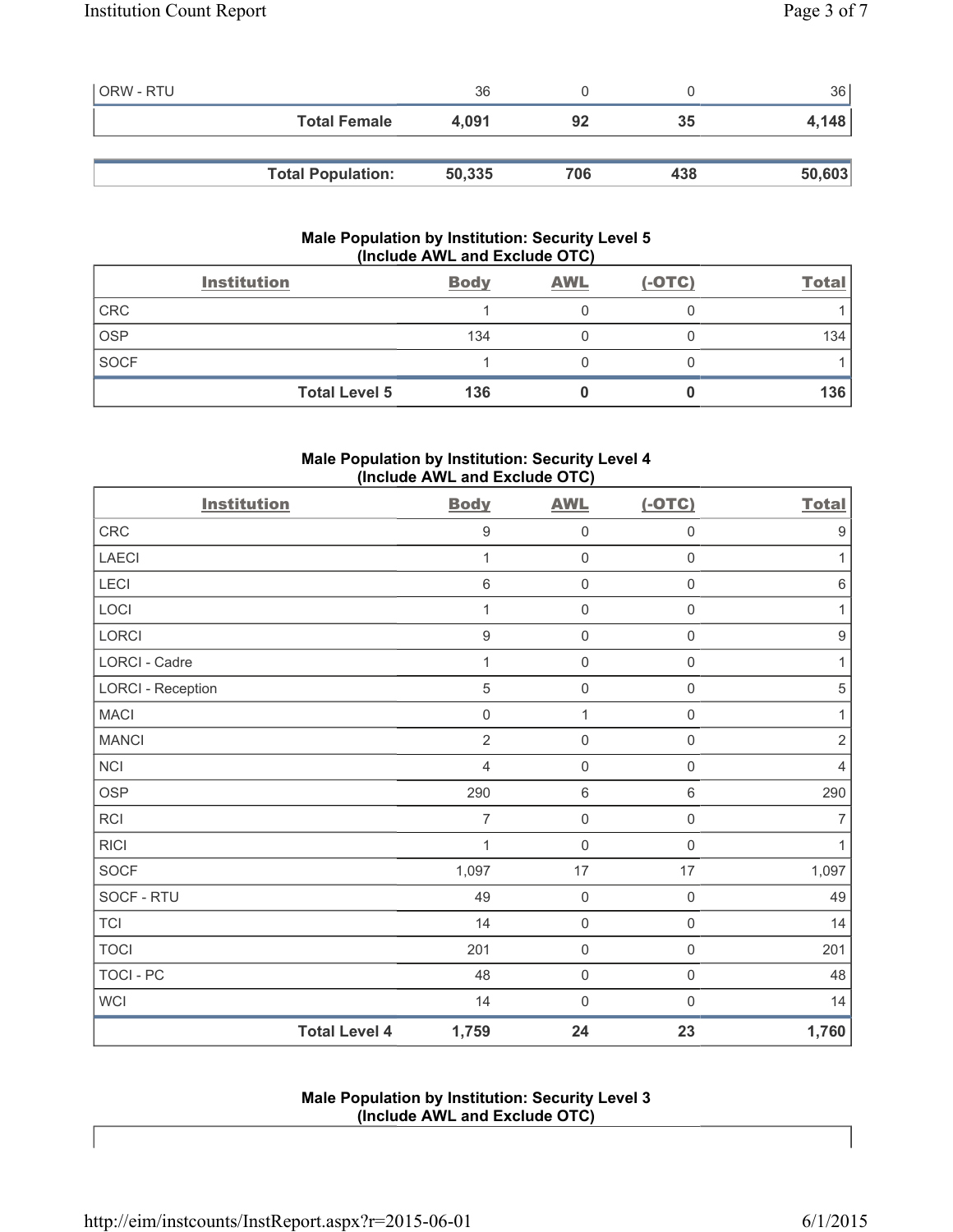| <b>Institution</b>                | <b>Body</b>    | <b>AWL</b>          | $(-OTC)$            | <b>Total</b>   |
|-----------------------------------|----------------|---------------------|---------------------|----------------|
| ACI                               | 17             | $\mathsf{O}\xspace$ | $\mathsf 0$         | 17             |
| <b>BECI</b>                       | $\overline{7}$ | $\mathsf{O}\xspace$ | $\mathsf{O}\xspace$ | $\overline{7}$ |
| CCI                               | $\sqrt{3}$     | $\mathsf{O}\xspace$ | $\mathsf 0$         | 3              |
| CRC                               | 105            | $\overline{7}$      | $\overline{4}$      | 108            |
| CRC - Cadre                       | 186            | $\mathsf{O}\xspace$ | $\mathsf 0$         | 186            |
| CRC - Reception                   | 517            | 14                  | 10                  | 521            |
| CRC - RTU                         | 25             | $\mathbf 0$         | $\mathsf 0$         | 25             |
| CRC - Youth                       | $\mathbf{1}$   | $\mathbf 1$         | $\mathbf{1}$        | 1              |
| <b>FMC</b>                        | $\overline{4}$ | $\mathsf{O}\xspace$ | $\mathsf{O}\xspace$ | 4              |
| FMC - Intensive Care - Male (CMC) | $\overline{7}$ | $\mathsf{O}\xspace$ | $\mathsf 0$         | $\overline{7}$ |
| GCI                               | $\overline{4}$ | $\mathsf{O}\xspace$ | $\mathsf{O}\xspace$ | 4              |
| <b>LAECI</b>                      | $9\,$          | $\mathbf 0$         | $\mathbf 0$         | 9              |
| LECI                              | 2,229          | 18                  | 12                  | 2,235          |
| LOCI                              | $\,6\,$        | 1                   | $\mathbf{1}$        | $\,6\,$        |
| <b>LORCI</b>                      | 63             | 38                  | 31                  | 70             |
| LORCI - Cadre                     | 106            | $\mathsf{O}\xspace$ | $\mathsf{O}\xspace$ | 106            |
| <b>LORCI - Reception</b>          | 771            | $\overline{2}$      | $\mathbf{1}$        | 772            |
| <b>MACI</b>                       | $\overline{2}$ | $\mathsf{O}\xspace$ | $\mathsf 0$         | $\overline{2}$ |
| <b>MANCI</b>                      | 2,245          | 21                  | 19                  | 2,247          |
| MCI                               | 11             | $\mathsf{O}\xspace$ | $\mathsf 0$         | 11             |
| <b>NCCI</b>                       | 21             | $\mathsf{O}\xspace$ | $\mathsf{O}\xspace$ | 21             |
| NCI                               | 15             | $\mathsf{O}\xspace$ | $\mathsf 0$         | 15             |
| PCI                               | 44             | $\sqrt{2}$          | $\mathsf 0$         | 46             |
| RCI                               | 1,989          | 17                  | 11                  | 1,995          |
| <b>RICI</b>                       | 12             | $\boldsymbol{0}$    | $\mathsf 0$         | 12             |
| SCI                               | 6              | $\mathsf 0$         | $\mathsf 0$         | 6              |
| <b>SOCF</b>                       | 88             | $\overline{2}$      | $\overline{2}$      | 88             |
| SOCF - RTU                        | $\overline{4}$ | $\mathsf 0$         | $\mathsf{O}\xspace$ | $\overline{4}$ |
| <b>TCI</b>                        | 1,005          | 13                  | $\boldsymbol{9}$    | 1,009          |
| TCI - Camp                        | $\mathbf{1}$   | $\mathsf{O}\xspace$ | $\mathsf{O}\xspace$ | $\mathbf{1}$   |
| <b>TOCI</b>                       | 732            | $\overline{4}$      | $\mathbf{1}$        | 735            |
| <b>TOCI - PC</b>                  | 65             | $\mathsf{O}\xspace$ | $\mathsf{O}\xspace$ | 65             |
| WCI                               | 1,246          | 10                  | $\,8\,$             | 1,248          |
| WCI - RTU                         | 87             | $\mathsf{O}\xspace$ | $\mathsf{O}\xspace$ | 87             |
| <b>Total Level 3</b>              | 11,633         | 150                 | 110                 | 11,673         |

#### **Male Population by Institution: Security Level 2 (Include AWL and Exclude OTC)**

| Institution | – – – – | <b>MALL</b><br>AVV II. | LG I |
|-------------|---------|------------------------|------|
|             |         |                        |      |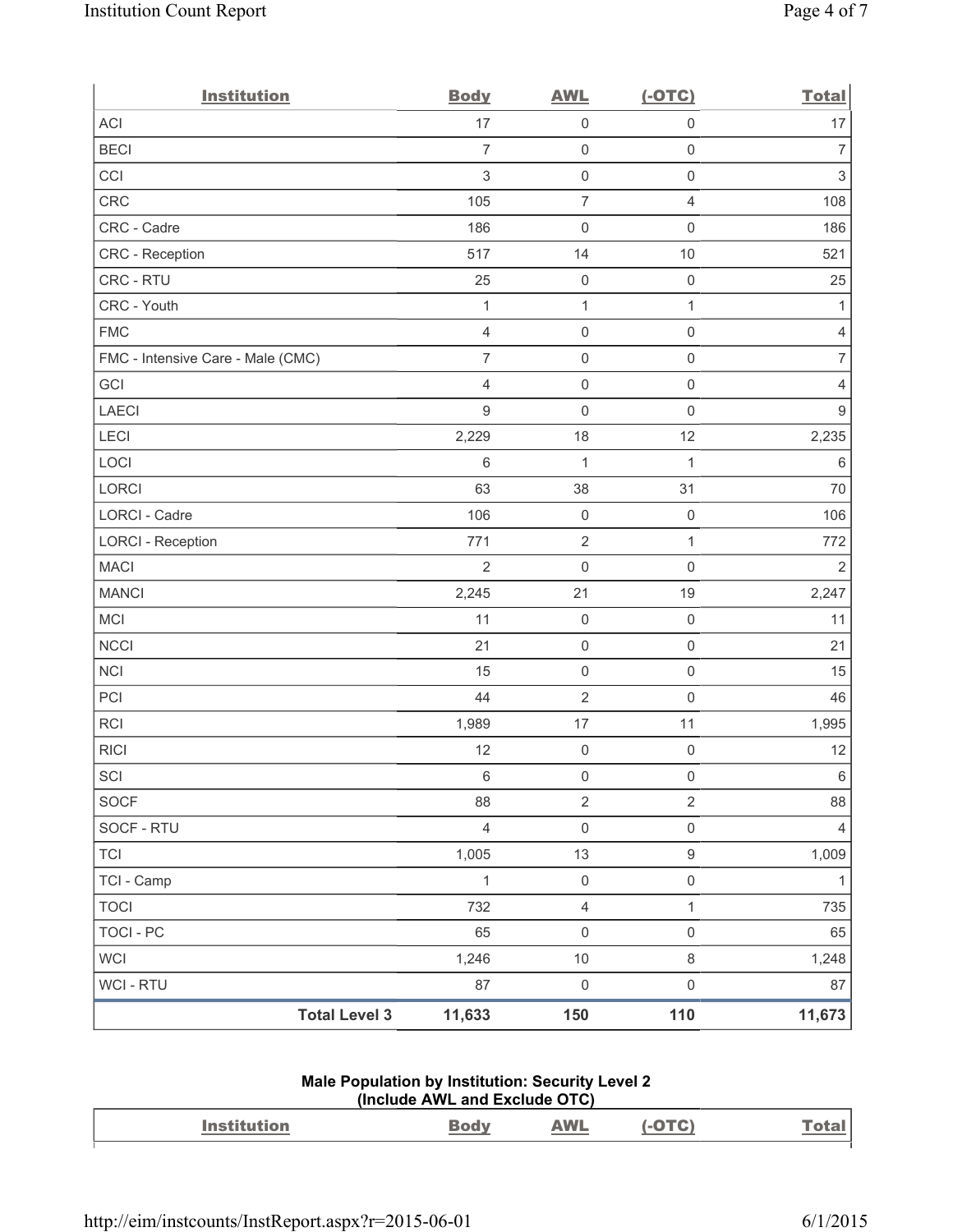| <b>Total Level 2</b>              | 17,234            | 266                                | 178                         | 17,322            |
|-----------------------------------|-------------------|------------------------------------|-----------------------------|-------------------|
| WCI - RTU                         | $\overline{2}$    | $\mathsf{O}\xspace$                | $\mathsf 0$                 | $\sqrt{2}$        |
| <b>WCI</b>                        | 19                | $\mathsf 0$                        | $\mathsf 0$                 | 19                |
| <b>TOCI - PC</b>                  | $\mathbf{1}$      | $\mathsf{O}\xspace$                | $\mathsf 0$                 | $\mathbf{1}$      |
| <b>TOCI</b>                       | 58                | $\mathsf 0$                        | $\mathsf 0$                 | 58                |
| <b>TCI</b>                        | 14                | $\mathsf{O}\xspace$                | $\mathsf 0$                 | 14                |
| SCI                               | 960               | 13                                 | $\,8\,$                     | 965               |
| <b>RICI</b>                       | 1,420             | 26                                 | 14                          | 1,432             |
| RCI                               | 124               | $\mathbf 2$                        | $\overline{2}$              | 124               |
| PCI                               | 771               | 20                                 | 5                           | 786               |
| <b>NCI</b>                        | 1,671             | 32                                 | 29                          | 1,674             |
| <b>NCCI</b>                       | 1,661             | 20                                 | 16                          | 1,665             |
| MCI - Camp                        | 1                 | $\mathsf{O}\xspace$                | $\mathsf 0$                 | 1                 |
| <b>MCI</b>                        | 1,688             | 23                                 | 16                          | 1,695             |
| <b>MANCI</b>                      | $\overline{7}$    | 0                                  | $\mathsf 0$                 | $\overline{7}$    |
| <b>MACI</b>                       | 1,086             | 11                                 | $\overline{4}$              | 1,093             |
| <b>LORCI - Reception</b>          | 208               | $\mathbf{1}$                       | $\mathbf{1}$                | 208               |
| LORCI - Cadre                     | 27                | $\mathsf{O}\xspace$                | $\mathsf{O}\xspace$         | 27                |
| LORCI                             | 88                | 21                                 | 19                          | 90                |
| LOCI                              | 1,132             | 11                                 | $\,6\,$                     | 1,137             |
| LECI                              | 26                | $\mathsf{O}\xspace$                | $\mathsf 0$                 | 26                |
| LAECI                             | 1,065             | 21                                 | 17                          | 1,069             |
| <b>GCI-RTU</b>                    | $\mathbf{1}$      | $\boldsymbol{0}$                   | $\mathsf 0$                 | 1                 |
| GCI - Camp                        | $\mathbf 1$       | $\mathsf{O}\xspace$                | $\mathsf 0$                 | 1                 |
| GCI                               | 838               | 9                                  | $\overline{4}$              | 843               |
| FMC - Intensive Care - Male (CMC) | 19                | $\mathsf 0$                        | $\mathsf 0$                 | 19                |
| <b>FMC</b>                        | $\overline{2}$    | $\mathbf{1}$                       | $\mathsf 0$                 | $\mathfrak{S}$    |
| CRC - RTU<br>CRC - Youth          | 21<br>$\mathbf 0$ | $\mathsf{O}\xspace$<br>$\mathbf 1$ | $\mathsf 0$<br>$\mathbf{1}$ | 21<br>$\mathbf 0$ |
| CRC - Reception                   | 228               | 4                                  | $\overline{4}$              | 228               |
| CRC - Cadre                       | 81                | $\mathsf 0$                        | $\mathsf 0$                 | 81                |
| CRC                               | 96                | 4                                  | $\ensuremath{\mathsf{3}}$   | 97                |
| CCI                               | 1,732             | 11                                 | $\sqrt{5}$                  | 1,738             |
| <b>BECI</b>                       | 1,454             | 27                                 | 18                          | 1,463             |
| <b>ACI - RTU</b>                  | 71                | $\mathbf 0$                        | $\mathsf 0$                 | 71                |
| ACI - PC                          | 57                | $\mathsf 0$                        | $\mathsf{O}\xspace$         | 57                |
| <b>ACI</b>                        | 604               | 8                                  | $\,6\,$                     | 606               |
|                                   |                   |                                    |                             |                   |

**Male Population by Institution: Security Level 1 (Include AWL and Exclude OTC)**